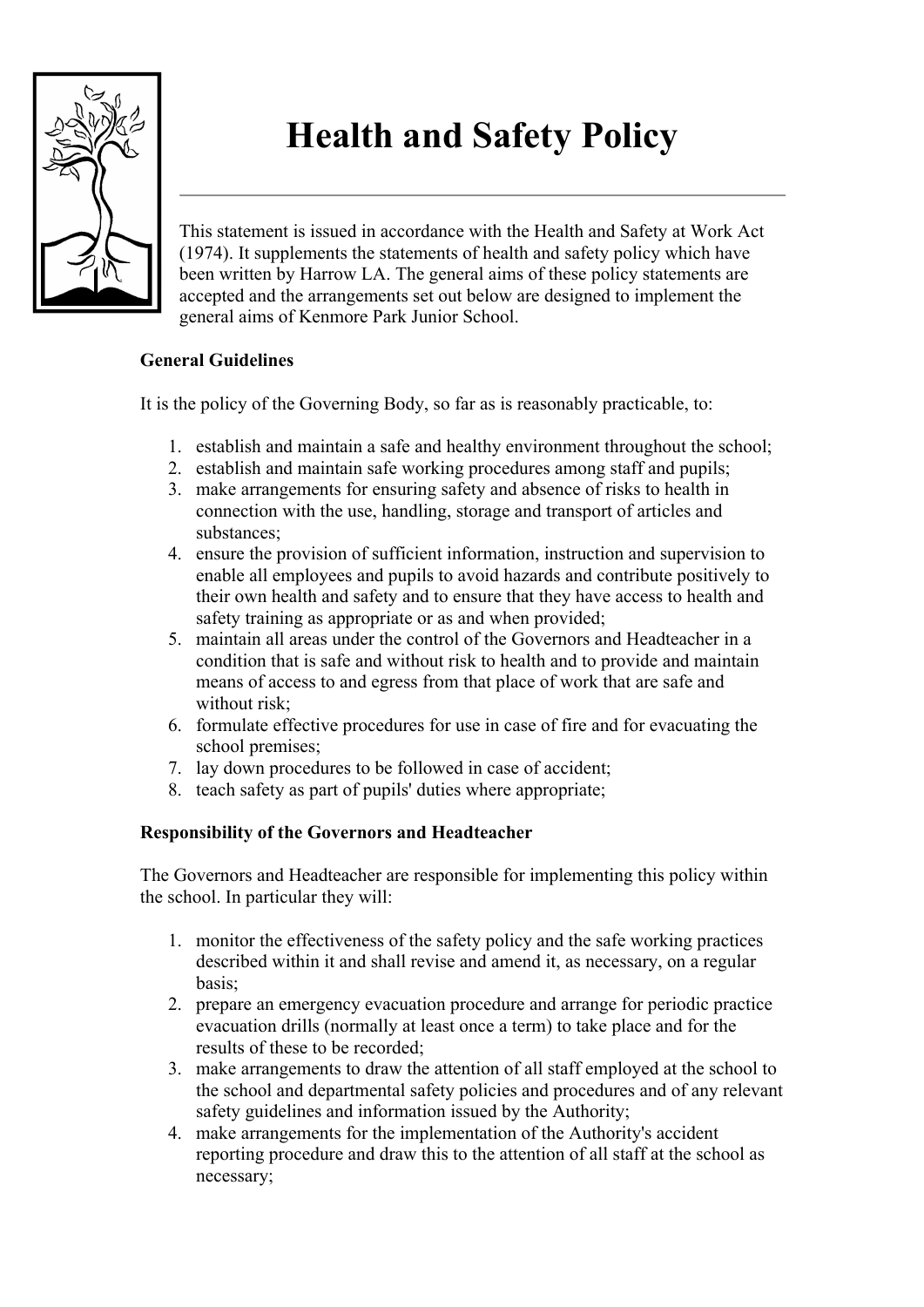- 5. make arrangements for informing staff and pupils, of relevant safety procedures. Other users of the school will be appropriately informed;
- 6. ensure that regular safety inspections are undertaken. (A Health  $\&$  Safety team consisting of head teacher, site manager and H & S coordinator will inspect all school premises.);
- 7. arrange for the withdrawal, repair or replacement of any item of furniture, fitting or equipment identified as being unsafe by the Health and Safety inspection team;
- 8. report to the Harrow Council Property Department any defect in the state of repair of the buildings or their surrounds which is identified as being unsafe and make such interim arrangements as are reasonable to limit the risk entailed.

N.B. The Governing Body will deal with all aspects of maintenance which are under their control. report to the Director of Children's services any other situation identified as being unsafe or hazardous and which cannot be remedied within the financial resources available to them;

- 9. monitor, within the limits of their expertise, the activities of contractors (in liaison with the staff of the Harrow Council Property Department), hirers and other organisations present on site, as far as is reasonably practicable;
- 10. identify any member of staff having direct responsibility for particular safety matters and any member of staff who is specifically delegated to assist the Governors and Headteacher in the management of health and safety at the school. Such delegated responsibility must be defined as appropriate.

## **Duties of the Person Delegated to Assist in the Management of Health and Safety**

The delegated person, shall:

- 1. assist the Headteacher in the implementation, monitoring and development of the safety policy within the school;
- 2. monitor general advice on safety matters given by the Authority and other relevant bodies and advise on its application to the school;
- 3. co-ordinate arrangements for the design and implementation of safe working practices within the school;
- 4. investigate any specific health and safety problem identified within the school and take or recommend (as appropriate) remedial action;
- 5. order that a method of working ceases on health and safety grounds on a temporary basis subject to further consideration by the Governors and Headteacher;
- 6. assist in carrying out regular safety inspections of the school and its activities and make recommendations on methods of resolving any problems identified;
- 7. ensure that staff with control of resources (both financial and other) give due regard to safety;
- 8. co-ordinate arrangements for the dissemination of information and for the instruction of employees, students, pupils and visitors on safety matters and to make recommendations on the extent to which staff are trained.

N.B. The above role must not be confused with that of the Health and Safety Representative which is a trade union appointment to enable the representation of staff interests in health and safety matters.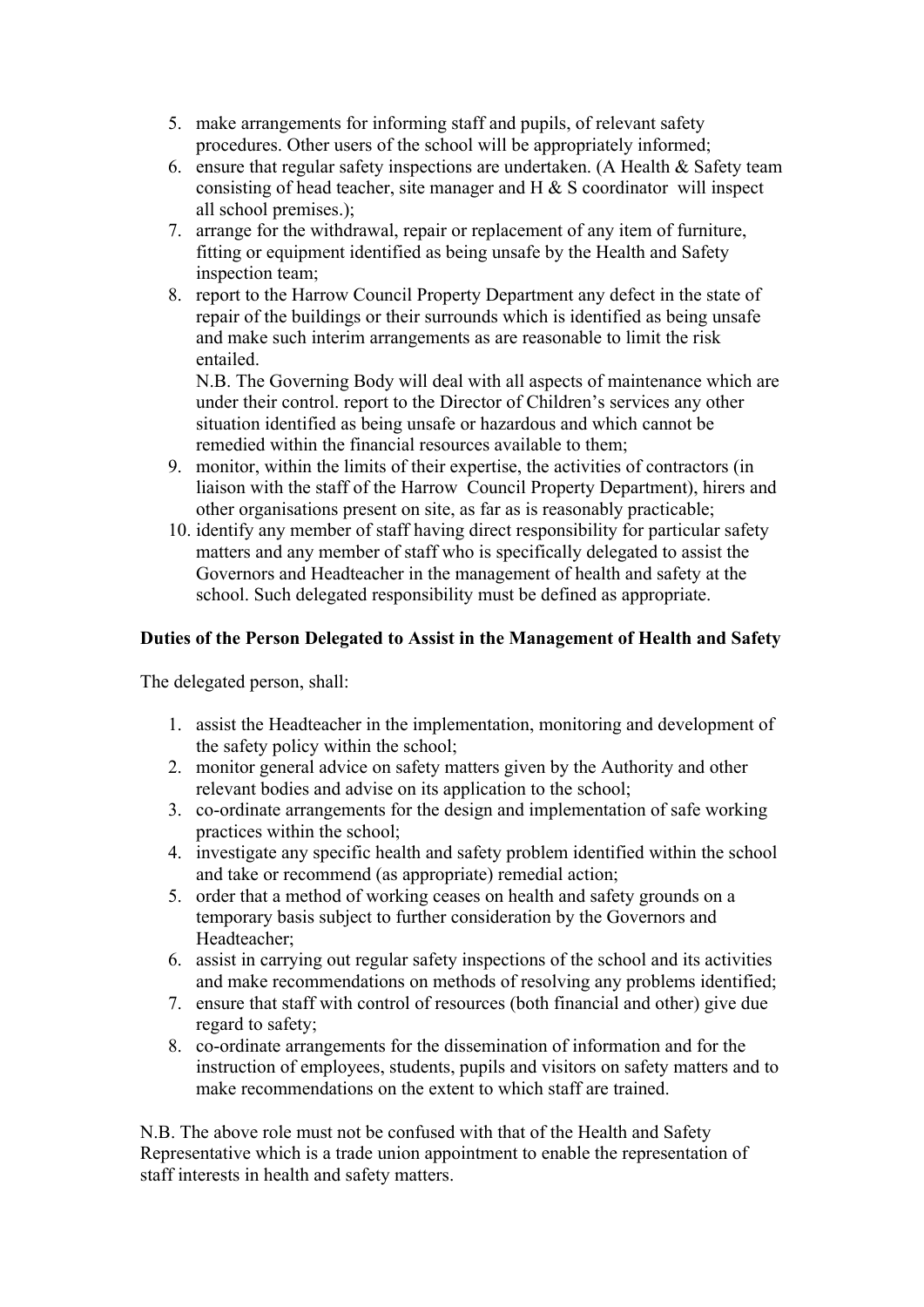# **Responsibilities of Staff Towards Pupils and Others in their Care**

All staff are responsible for the health and safety arrangements in relation to staff, students, pupils and volunteer helpers under their supervision. In particular, they will monitor their own work activities and take all reasonable steps to:

- 1. exercise effective supervision over all those for whom they are responsible, including pupils;
- 2. be aware of and implement safe working practices and to set a good example personally. identify actual and potential hazards and introduce procedures to minimise the possibility of mishap;
- 3. ensure that any equipment or tools used are appropriate to that use and meet accepted safety standards;
- 4. provide written job instructions, warning notices and signs as appropriate;
- 5. provide appropriate protective clothing and safety equipment as necessary and ensure that these are used as required;
- 6. minimise the occasions when an individual is required to work in isolation, particularly in a hazardous situation or on a hazardous process;
- 7. evaluate promptly and, where appropriate, take action on criticism of health and safety arrangements;
- 8. provide the opportunity for discussion of health and safety arrangements;
- 9. investigate any accident (or incident where personal injury could have arisen) and take appropriate corrective action;
- 10. provide for adequate instruction, information and training in safe working methods and recommend suitable "off the job" training;
- 11. where private vehicles are use to transport children to and from school functions, staff should ensure that child restraints and seats appropriate to the age of the children concerned are used.

N.B. When any member of staff considers that corrective action is necessary but that action lies outside the scope of their authority, they should refer the problem to the Headteacher.

# **Responsibilities of all Employees**

All employees have a responsibility under the Act to:

- 1. take reasonable care for the health and safety of themselves and of any person who might be affected by their acts or omissions at work;
- 2. co-operate with the Director of Education and others in meeting statutory requirements. not interfere with or misuse anything provided in the interests of health, safety and welfare;
- 3. make themselves aware of all safety rules, procedures and safe working practices applicable to their posts; where in doubt they must seek immediate clarification from the Headteacher;
- 4. ensure that tools and equipment are in good condition and report any defects to the Headteacher;
- 5. use protective clothing and safety equipment provided and ensure that these are kept in good condition;
- 6. ensure that offices, general accommodation and vehicles are kept tidy;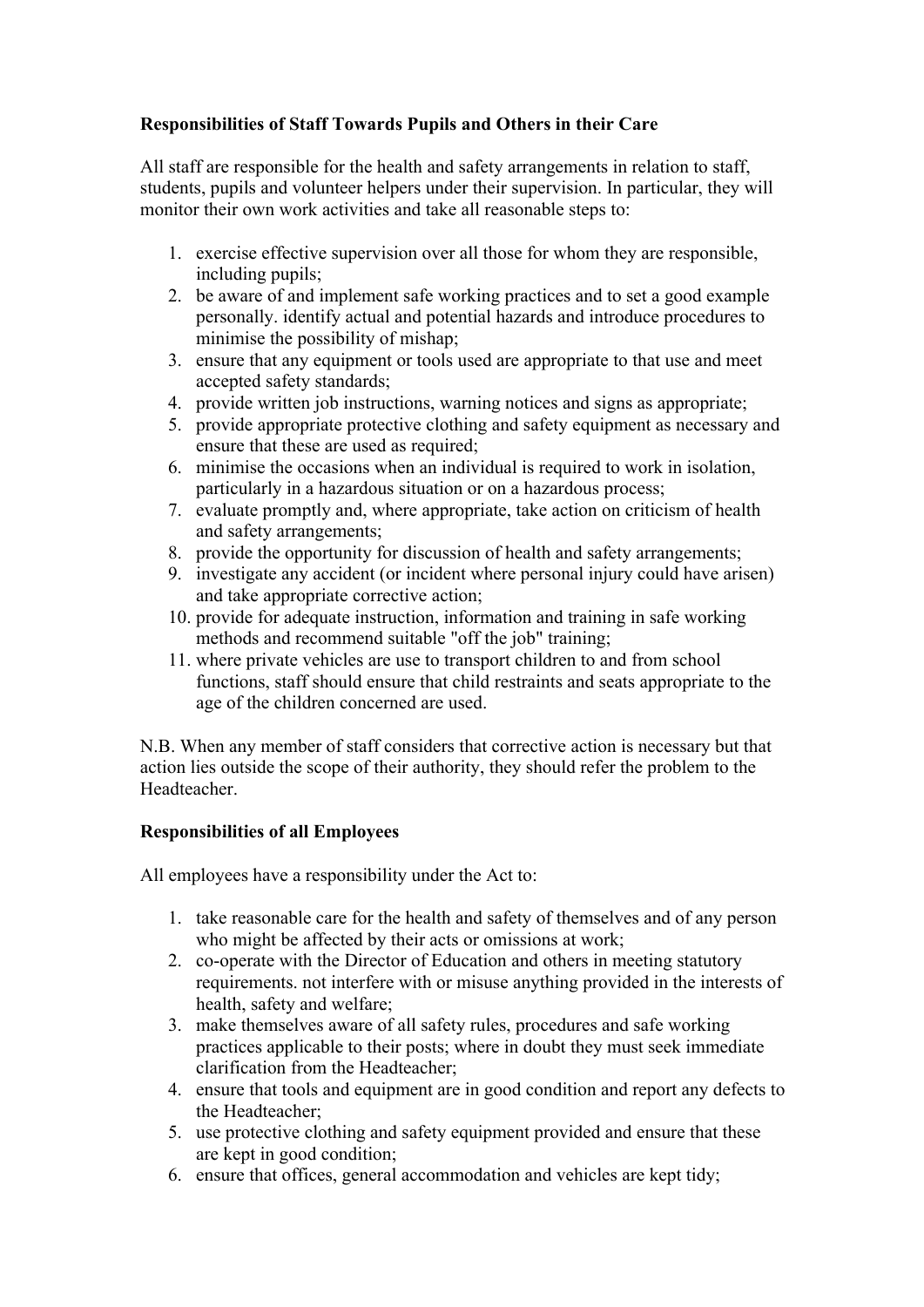7. ensure that any accidents, whether or not an injury occurs, and potential hazards are reported to the Headteacher.

## *WHENEVER AN EMPLOYEE IS AWARE OF ANY POSSIBLE DEFICIENCIES IN HEALTH AND SAFETY ARRANGEMENTS SHE/HE MUST DRAW THESE TO THE ATTENTION OF THE HEADTEACHER.*

Please note the following:-

- 1. It must be realised that newly appointed employees could be particularly vulnerable to any risk and it must be ensured that all relevant health and safety matters are drawn to their attention at an early stage.
- 2. Whilst it is a management responsibility to instruct all employees in safe working procedures in relation to their posts and work places, employees may from time to time find themselves in unfamiliar environments. In such cases, the employee concerned should be particularly alert for hazards, and whenever possible, ensure they are accompanied by a person familiar with the environment or that they are advised of specific hazards.
- 3. All volunteer helpers will be expected, as far as reasonably possible, to meet the same standards required of employees.

## **Responsibilities of Pupils**

All pupils are expected, within their expertise and ability, to:

- 1. exercise personal responsibility for the safety of themselves and their fellow pupils;
- 2. observe standards of dress consistent with safety and/or hygiene (this would preclude unsuitable footwear, knives and other items considered dangerous;
- 3. observe all the safety rules of the school and in particular the instructions of the teaching staff in the event of an emergency;
- 4. use and not wilfully misuse, neglect or interfere with things provided safety purposes.

N.B. The Governors and Headteacher will make pupils (and where appropriate the parents) aware of these responsibilities through direct instruction, notices and the school handbook.

## **Visitors**

Regular visitors and other users of the premises (e.g. contractors and delivery personel) are expected, as far as reasonably possible, to observe the safety rules of the school.

# **Lettings**

The Governors and Headteacher must ensure that:

1. the means of access and egress are safe for the use of hirers, and that all plant and equipment made available to and used by the hirers is safe. If the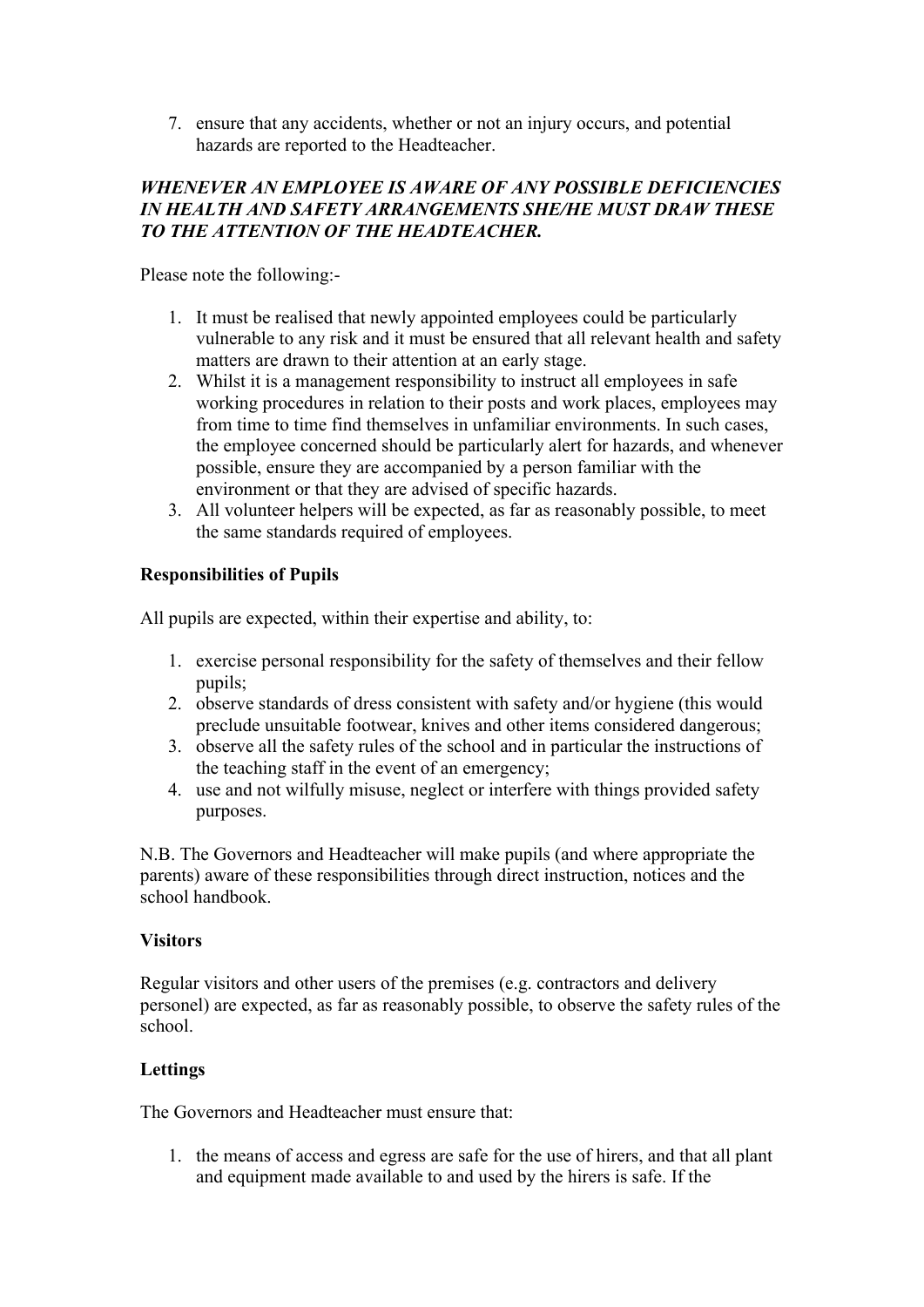Headteacher knows of any hazard associated with the above, she/he should take action to make hirers aware of it;

- 2. fire escape routes and exits are clearly marked for the benefit of unfamiliar users of the building, particularly during the hours of darkness;
- 3. hirers of the building are briefed about the location of the telephone, fire escape routes, fire alarms and fire fighting equipment. Notices regarding emergency procedures should be prominently displayed;
- 4. hirers using any equipment or facility provided by the school are familiar with its safe use and, if necessary, briefed accordingly;
- 5. arrangements are made for checking the security and condition of the premises and equipment used after vacation by the hirer or his staff.

## **Fire and Emergency Evacuation Procedures**

- 1. The school's procedures for fire and emergency evacuation are visible in classrooms and public areas. They are also posted in the school entrance hall.
- 2. These procedures will be updated as appropriate.
- 3. The log book for the recording and evaluation of practice and evacuation drills is available.

## **Fire Prevention Equipment**

Arrangements are made to regularly monitor the condition of all fire prevention equipment. This would include the regular visual inspection of fire extinguishers and the fire alarm system.

## **First Aid and Accident Reporting Procedures**

- 1. First aid is available in the Welfare room and an additional first aid box is in the FT room/DT room.
- 2. The name of the first aider/appointed person is Mrs King/Mrs Curley.
- 3. The person responsible for administering the accident reporting procedure, the notification of serious accidents causing death or major injury and dangerous occurrences is Mrs King/Mrs Curley. The accident book and report forms and the arrangements to be followed if the person injured is unable to complete an accident report form or who is not an employee of the Authority are to be found in the office.
- 4. The arrangements for first aid for sports, outdoor pursuits and field trips are the responsibility of the supervising staff.

## **For 2014-15 During Building works**

As there is a major construction project currently going on during the academic year 2014-15 Health and Safety concerns are at a heightened risk. The Headteacher will have regular meetings with the contractors, the LA representative and school governors where Health and Safety is the most crucial discussion during the meeting. Wherever possible contractors and the pupils should not come into direct contact with one another. Where this is absolutely necessary and the work cannot be completed outside school times, the contractors will be made aware of any extra  $H \& S$  measures and put controls in place to prevent any accidents to staff and pupils.